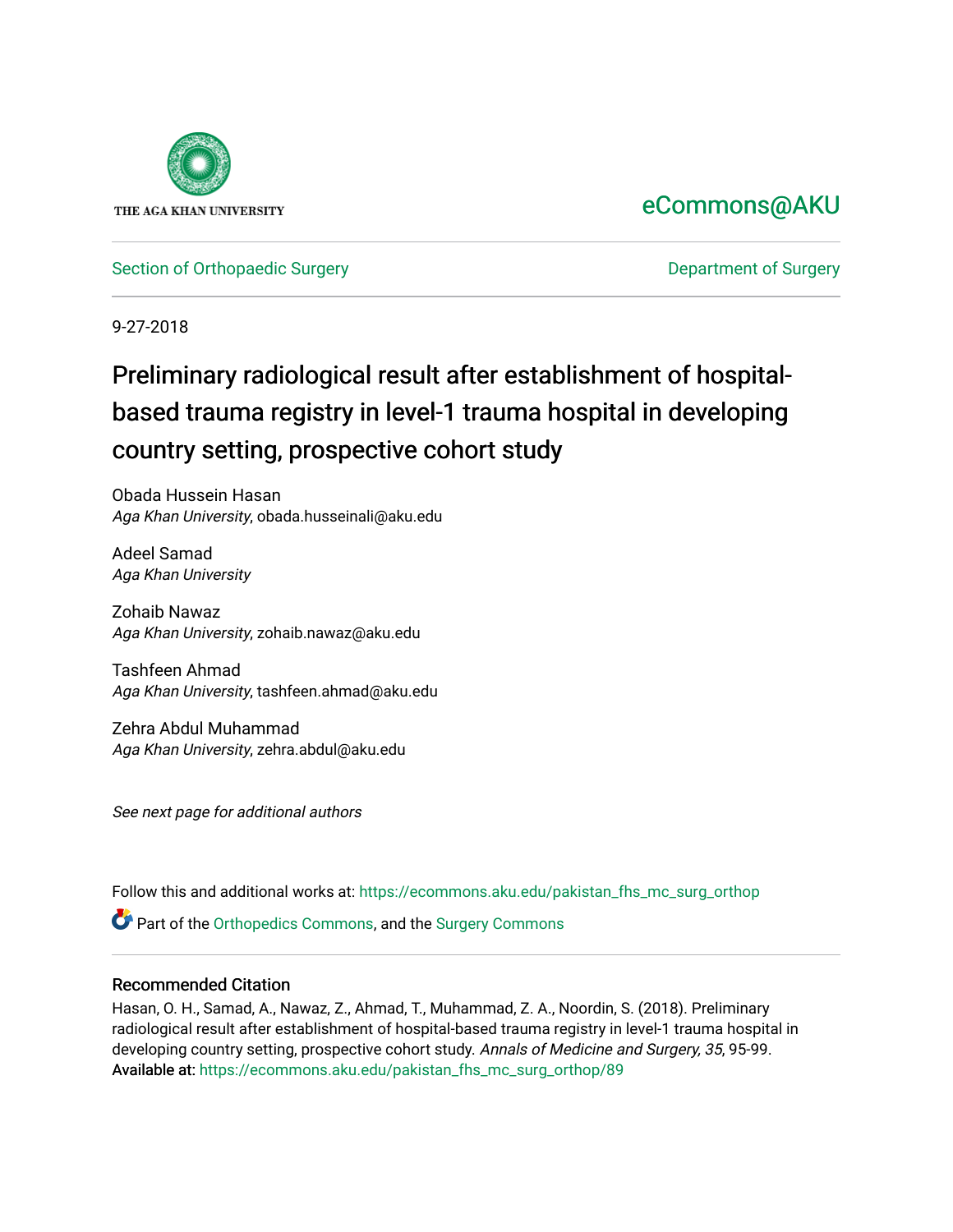### Authors

Obada Hussein Hasan, Adeel Samad, Zohaib Nawaz, Tashfeen Ahmad, Zehra Abdul Muhammad, and Shahryar Noordin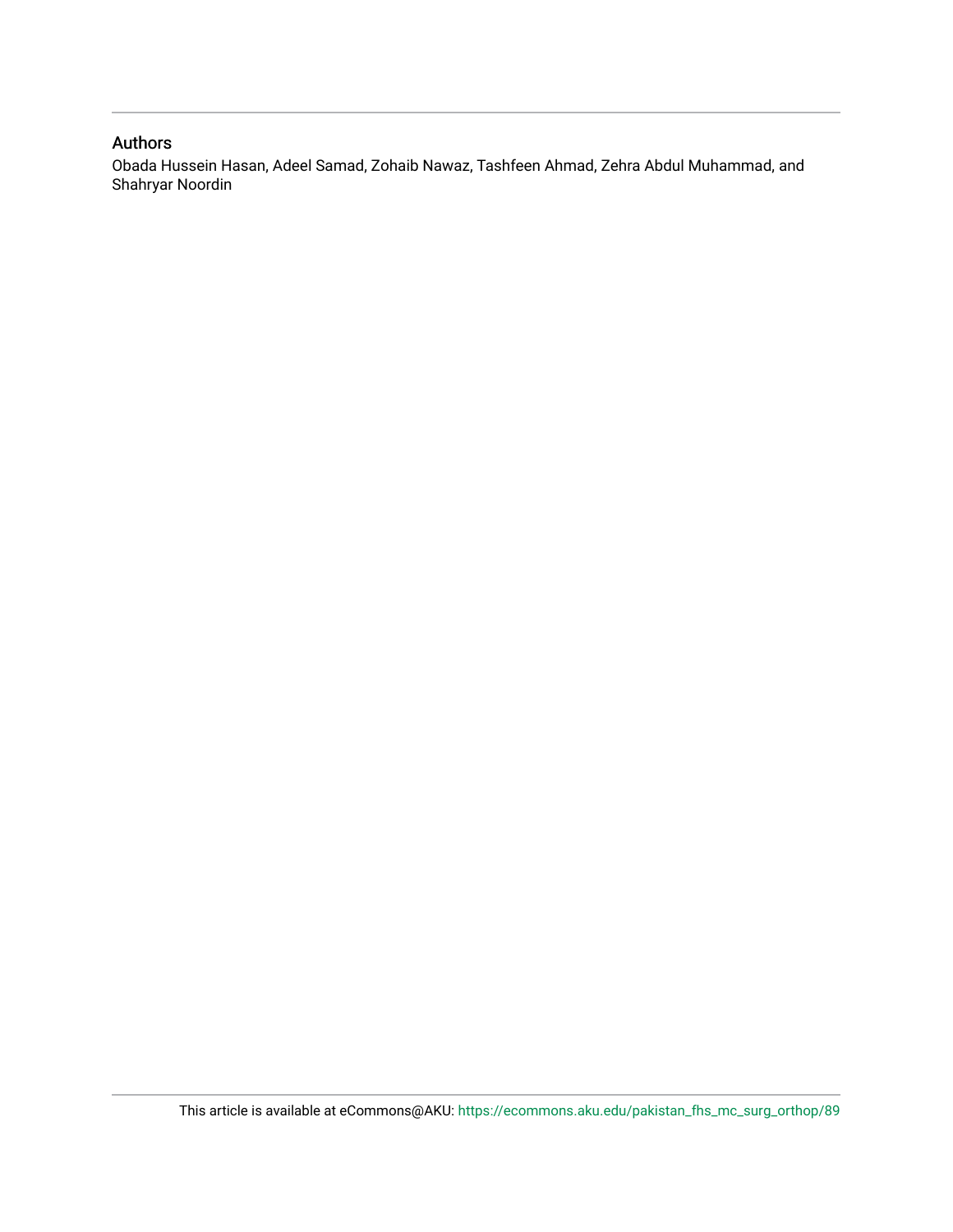Contents lists available at [ScienceDirect](http://www.sciencedirect.com/science/journal/20490801)



## Annals of Medicine and Surgery

journal homepage: [www.elsevier.com/locate/amsu](https://www.elsevier.com/locate/amsu)

# Preliminary radiological result after establishment of hospital-based trauma registry in level-1 trauma hospital in developing country setting, prospective cohort study



Obada Hasan[∗](#page-2-0) , Adeel Samad, Zohaib Nawaz, Tashfeen Ahmad, Zehra Abdul Muhammad, Shahryar Noordin

Department of Surgery, Section of Orthopedics, The Aga Khan University Hospital, Pakistan

| <b>ARTICLE INFO</b>                                                               | ABSTRACT                                                                                                                                                                                                                                                                                                                                                                                                                                                                                                                                                                                                                                                                                                                                                                                                                                                                                                                                                                                                                                                                                                                                                                                                                                                                            |
|-----------------------------------------------------------------------------------|-------------------------------------------------------------------------------------------------------------------------------------------------------------------------------------------------------------------------------------------------------------------------------------------------------------------------------------------------------------------------------------------------------------------------------------------------------------------------------------------------------------------------------------------------------------------------------------------------------------------------------------------------------------------------------------------------------------------------------------------------------------------------------------------------------------------------------------------------------------------------------------------------------------------------------------------------------------------------------------------------------------------------------------------------------------------------------------------------------------------------------------------------------------------------------------------------------------------------------------------------------------------------------------|
| Keywords:<br>Trauma registry<br>Upper limb<br>Lower limb<br>Fracture<br>Radiology | Introduction: Injuries are the second most common cause of disability, the fifth most common cause of healthy<br>years of life lost per 1000 people and unfortunately 90% of mortality takes place in low-to middle-income<br>countries. Trauma registries guide policymakers and health care providers in decision making in terms of re-<br>source allocation as well as enhancing trauma care outcomes. Furthermore data from these registries inform<br>policy makers to decrease the rate of death and disability occurring as a result of injuries. We present our<br>experience in setting up an orthopedic trauma registry and the first short term follow-up of radiological out-<br>comes.<br>Materials and methodology: Our study is a non-funded, non-commercial, prospective cohort study that was re-<br>gistered at Research Registry. The primary objectives of our study included assessing pattern of injuries in<br>patients with upper and lower limb skeletal trauma presenting to our tertiary care academic university hospital<br>and their respective outcomes. Data was collected by the musculoskeletal service line team members supervised<br>by an experienced research associate and trauma consultants. The work has been reported in line with the |
|                                                                                   | STROCSS criteria.<br>Results: A total of 177 patients were included in this analysis, of whom 101 (57.1%) patients had lower limb<br>fractures, 64(36.1%) patients ad upper limb fractures and 12 (6.8%) patients had both upper and lower limbs<br>involved. A total of 189 upper and lower limb fracture cases were recorded. 176 patients (93.1%) underwent<br>surgeries and 13(6.9%) were managed nonoperatively. Roentgenographic outcomes were assessed using radi-<br>ological criteria for each bone fractured.<br>Conclusion: Establishing a trauma registry assists in identification of the pattern of injuries presenting to the<br>hospital which helps in priority setting, care management and planning. This continuous audit of outcomes in<br>turn, plays a significant role in quality improvement.                                                                                                                                                                                                                                                                                                                                                                                                                                                              |

#### 1. Introduction

Presently, injury accounts for 10% of deaths and 15% of disability adjusted life years (DALYs), making it a major cause of morbidity and mortality globally [[1](#page-6-0)]. According to a report from the World Health Organization (WHO) and World Bank, by 2020 injuries will account for 20% of all DALYs [\[2\]](#page-6-1). Injuries have a greater impact in low income countries and 90% of mortality takes place in low to middle-income countries (LMIC) [\[3\]](#page-6-2). A review of literature shows that injuries are the 2nd most common cause of disability, the 5th most common cause of healthy years of life lost per 1000 people and the 11th most common cause of premature death in Pakistan [[1](#page-6-0)]. However the data on injury severity, outcome, and process of trauma care in Pakistan is sparse, which is a major hurdle in recognizing the gaps in trauma care [[4](#page-6-3)].

Trauma registries are databases that use specific inclusion criteria to document trauma [[5](#page-6-4)]. The data provided by these trauma registries guide policymakers in government and health care providers to rationalize resource allocation as well assessing multiple variables to improve patient outcomes. This plays a vital role in reducing harm and decreasing accidents, because the prevention policies work when the specific population is targeted at specific time and setting as informed by the data [[6](#page-6-5)]. Moreover, successful implementation of trauma care

<https://doi.org/10.1016/j.amsu.2018.09.032>

Received 20 May 2018; Received in revised form 6 August 2018; Accepted 21 September 2018

<span id="page-2-0"></span><sup>∗</sup> Corresponding author. The Aga Khan University Hospital, Surgery department, National stadium road P.O. Box 3500, Karachi 74800, Pakistan. E-mail address: [obada.husseinali@gmail.com](mailto:obada.husseinali@gmail.com) (O. Hasan).

<sup>2049-0801/ © 2018</sup> The Authors. Published by Elsevier Ltd on behalf of IJS Publishing Group Ltd. This is an open access article under the CC BY license (http://creativecommons.org/licenses/BY/4.0/).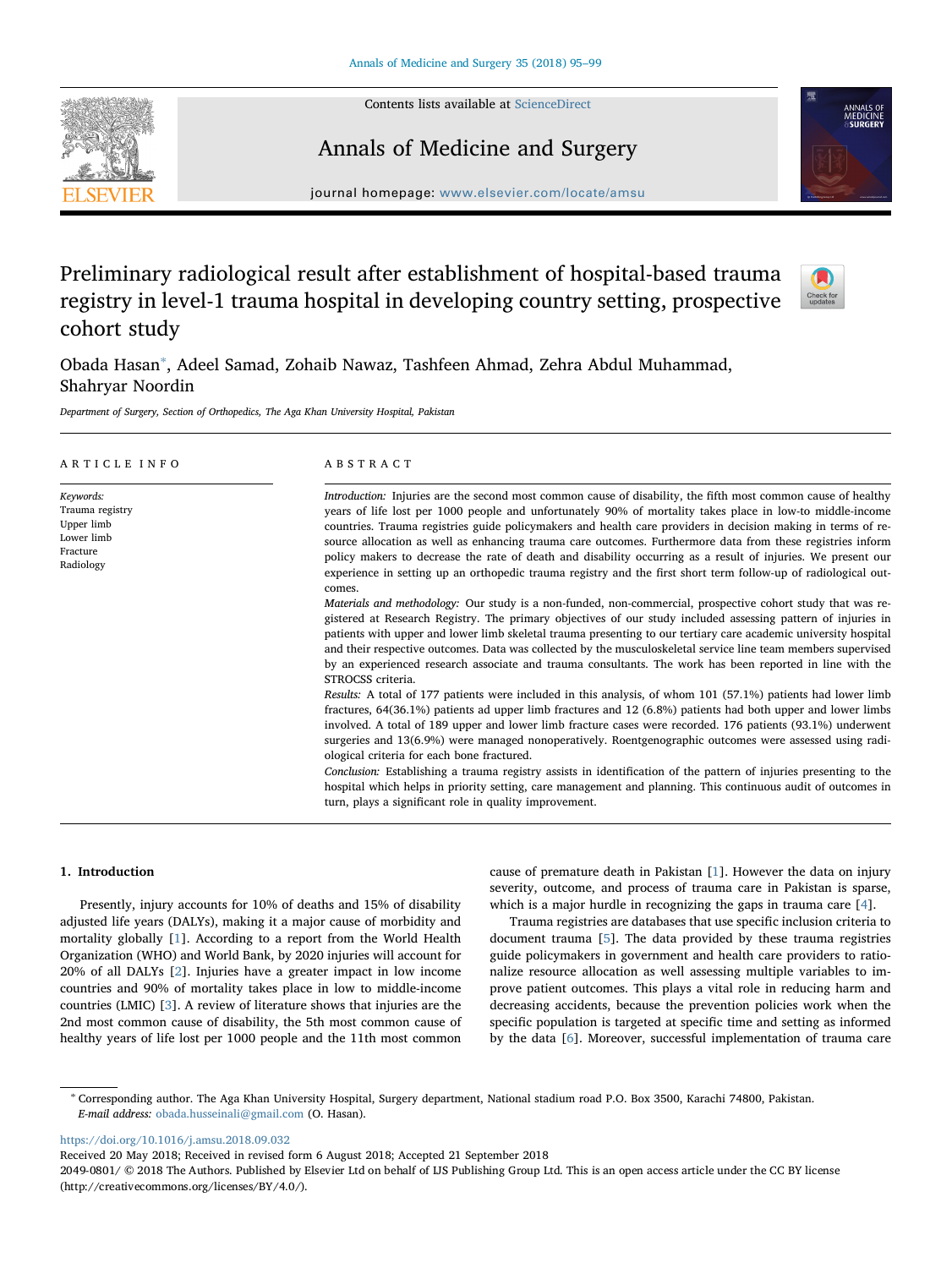systems which involves the use of trauma registries, has an essential role in substantially decreasing the rate of death and disability as a consequence of injuries [[7](#page-6-6)]. A study conducted at our institution demonstrated that out of 18 trauma related deaths, 6 were preventable, 7 were potentially preventable, and 4 were non-preventable [\[8\]](#page-6-7). Furthermore, the clinical outcome data provided by trauma registries helps in establishment of protocols that ultimately improve the quality of care delivered to the trauma patients [[7\]](#page-6-6).

At our tertiary care academic hospital, an orthopedic trauma database of Upper and Lower Limb injury was established in 2015 to provide data regarding orthopedic injuries and their management. The aims of the study are to assess the pattern of injuries in upper and lower limbs and to evaluate their radiological and functional outcomes. Currently we present our experience in establishing this orthopedic trauma registry and the first short term follow-up of radiological outcomes in our patients.

#### 2. Materials and methodology

This is a non-commercial study and it is registered at Research Registry with UIN 3466 and 3467 for lower limb fractures and upper limb fractures, respectively. The work has been reported in line with the STROCSS criteria [[9](#page-6-8)].

The trauma registry was initiated after obtaining approval from Ethical Review Committee. Protocol was developed before study startup and is available from corresponding author on request. Written informed consent was obtained from all patients as per Good Clinical Practice guidelines. In case of children or cognitively impaired participants, permission was obtained from parents or legally authorized representatives. The primary objectives of our study were to assess pattern of injuries in patients with upper and lower limb skeletal trauma presenting to our tertiary care academic university hospital and to evaluate their radiological outcomes.

Trauma injury patients were assessed by on duty orthopedic resident, admitted and operated upon by the surgical team consisting of orthopedic postgraduate trainee with minimum 3 years' experience and the trauma consultant. These patients were recruited from the hospital's emergency room as well as the in-patient and out-patient units of the hospital. All research processes were supervised by the trained research associate who has more than 4 years' research experience in patient recruitment and data management at orthopedic surgery department in close consultation with the trauma attendings. The following criteria were used for patient selection:

#### 2.1. Inclusion criteria

- 1 All patients with upper limb (humerus, radius, ulna, hand bones including scaphoid, phalanges, metacarpal bones) fractures with or without additional trauma injuries
- 2 All patients with dislocations around shoulder, elbow, wrist, PIPJ and MPJ joints.
- 3 All patients with lower limb (pelvic, acetabulum, femur, tibia, fibula, ankle, metatarsal and phalanges) fractures with or without additional trauma injuries
- 4 Patients of all ages and genders.
- 5 Patients who signed written informed consent and were willing to participate in the study.
- 2.2. Exclusion criteria
- 1 Patients with pathological upper limb fractures secondary to tumour, metabolic bone disease, osteoporosis etc. without any trauma injury.
- 2 Patients with dislocations other than due to traumatic injury.

[Fig. 1](#page-3-0) shows the patients recruited in study and those who were lost

<span id="page-3-0"></span>

Fig. 1. Patient's participation status.

to follow-up.

The data was collected from patient's medical record by research associate using preset approved data collection form during hospital admission and at the follow-up visit outcomes were assessed at the clinic. Patients were followed at two weeks and scheduled for follow-up at six weeks, three-, six- and twelve-months after their initial visit. Patients were assessed by the operating surgeon who had minimum 5 years' experience as a consultant surgeon in our department. We assessed radiological outcomes for individual fractures using standardized scoring system [10–[21\]](#page-6-9).

For this study we describe the radiological outcomes of the patients at 3rd follow up visit which was scheduled at 3 months  $\pm$  2 weeks following the surgery. We agree that radiological and clinical outcomes may differ. However, the clinical outcomes generally are inaccurate until full function is permitted by the treating surgeon, which depends on radiological union. Thus radiological union is a general prerequisite for good clinical/functional outcome. A longer follow-up is required for the latter, which is beyond the scope of the present paper. The forthcoming clinical and functional data will be reported as the long term follow-up in a separate report. We used SPSS version 22 to analyze the data.

#### 3. Results

After excluding patients who were lost to follow-up, a total of 177 patients were included in this analysis ([Fig. 1\)](#page-3-0). Of these 101(57.1%) patients had lower limb fractures, 64(36.1%) patients had upper limb fractures and 12 (6.8%) patients had both upper and lower limbs involved. Thus a total of 113 lower limb and 76 upper limb fractures (189 upper and lower limb fractures) were managed. Out of the 76 upper limb fractures, 66 (86.8%) required surgery and 10 patients (13.2%) were managed nonoperatively. Among lower limb fractures, 110 (97.3%) patients were managed surgically and 3(2.7%) patients were managed non-operatively.

The sites of upper limb fractures included proximal humerus in 12 patients (15.8%), humerus shaft in 13 patients (17.1%), distal humerus in 13 patients (17.1%), radius ulna shaft in 19 patients (25%) and distal radius in 19 patients (25%). The age of patients ranged from 2 years to 83 years. The most common mechanism of injury was road traffic accidents (56.6%) followed by fall (36.8%), firearm injury (5.3%) and injury due to machinery (1.3%). The comorbids of the patients included Diabetes Mellitus (19.7%), hypertension (22.3%), dyslipidemia (1.3%), arthritis (1.3%) and ischemic heart disease (1.3%).The GCS at presentation was 13–15 in 73 patients (96.1), 9–12 in 1 patient (1.3%) and 3–8 in 2 patients (2.6%) [\(Tables 1 and 2\)](#page-4-0).

Out of the 113 lower limb fractures, proximal femur fractures were 47 (41.6%), femur shaft 13 (11.5%), distal femur 11 (9.7%), tibial plateau 16 (14.2%) and tibia shaft fractures in 26 patients (23%).

Among 47 proximal femur fractures, 23 (48.9%) had intertrochanteric fractures (IT), 13 (27.7%) had neck of femur (NOF) fracture, and 2 patients (5.4%) had femur head fracture. Remaining patients had more than one of these proximal femur fractures. The majority of patients were males being 87 (74%) compared to 30 (26%) females. The age of these patients ranged from 14 to 74 years. Overall road traffic accident was the most common cause of injury accounting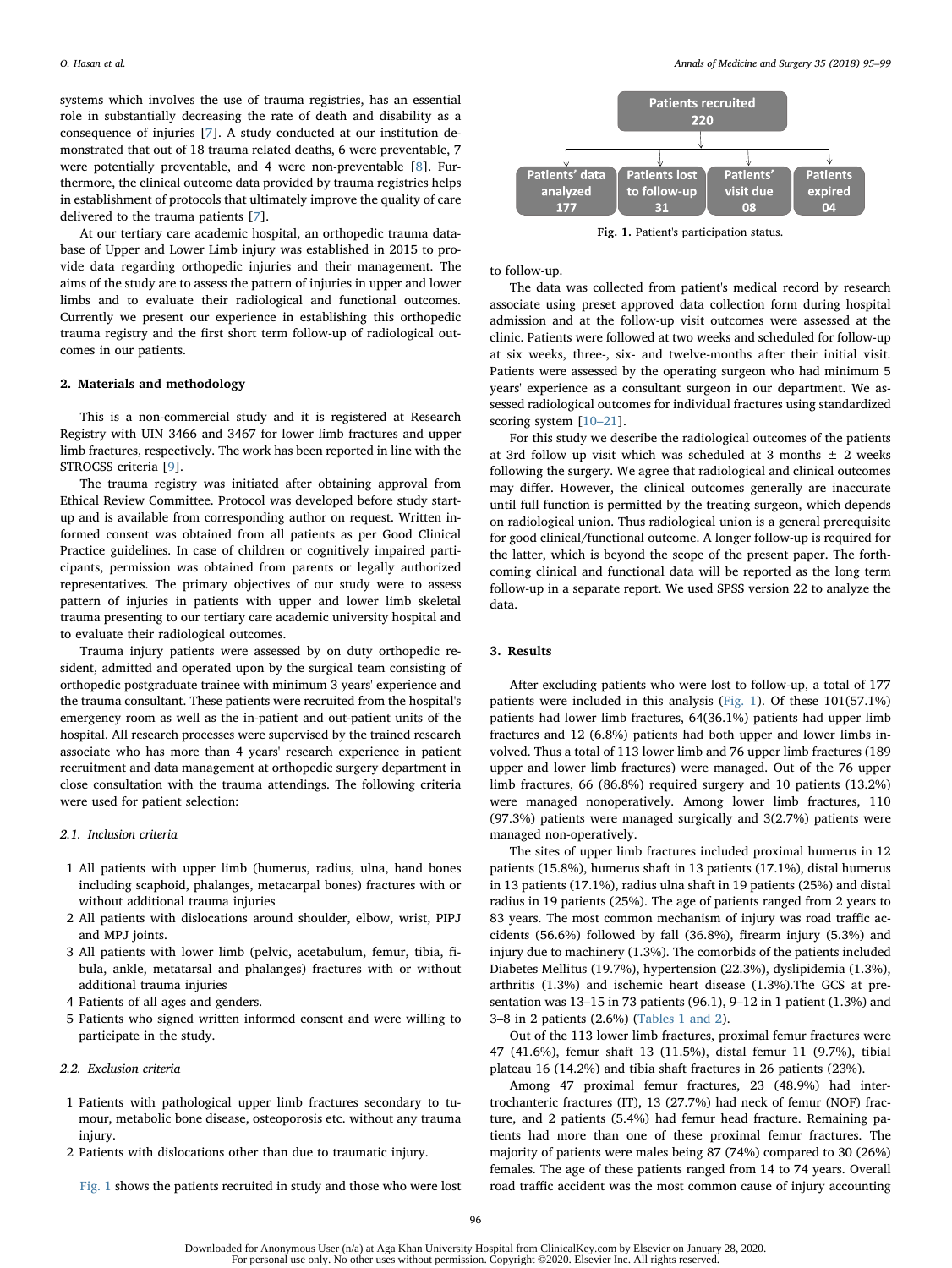#### <span id="page-4-0"></span>Table 1 Clinical characteristics and demographics of patients with Upper limb fractures.

|             | Fracture site with number of fractures | Proximal Humerus (12) | Humerus shaft (13) | Distal Humerus -including elbow (13) | Radius/Ulna Shaft (19) | Distal Radius (19) |
|-------------|----------------------------------------|-----------------------|--------------------|--------------------------------------|------------------------|--------------------|
| Injury type | Fall                                   |                       |                    |                                      |                        |                    |
|             | Road traffic accident                  |                       | 10                 |                                      | 12                     |                    |
|             | Firearm                                |                       |                    |                                      |                        |                    |
|             | Machine                                |                       |                    |                                      |                        |                    |
| Gender      | Male                                   |                       |                    |                                      |                        |                    |
|             | Female                                 |                       |                    |                                      |                        |                    |
| Comorbid    | DM                                     |                       |                    |                                      |                        |                    |
|             | <b>HTN</b>                             |                       |                    |                                      |                        |                    |
|             | Dyslipidemia                           |                       |                    |                                      |                        |                    |
|             | Arthritis                              |                       |                    |                                      |                        |                    |
|             | Ischemic heart disease                 |                       |                    |                                      |                        |                    |
| GCS         | $9 - 12$                               |                       |                    |                                      |                        |                    |
|             | $13 - 15$                              |                       | 12                 | 13                                   | 19                     | 18                 |

#### Table 2

|  | Clinical characteristics and demographics of patients with lower limb fractures. |  |  |  |  |  |  |  |  |
|--|----------------------------------------------------------------------------------|--|--|--|--|--|--|--|--|
|--|----------------------------------------------------------------------------------|--|--|--|--|--|--|--|--|

| Fracture site with number<br>of fractures |                              | Proximal<br>Femur<br>(47) | Femur<br>Shaft<br>(13) | Distal<br>Femur<br>(11) | Tibia<br>Plateau<br>(16) | Tibia<br>Shaft<br>(26) |
|-------------------------------------------|------------------------------|---------------------------|------------------------|-------------------------|--------------------------|------------------------|
| Injury type                               | Fall                         | 36                        | 4                      | $\Omega$                | 1                        | $\Omega$               |
|                                           | Road<br>traffic<br>accident  | 11                        | 9                      | 8                       | 13                       | 20                     |
|                                           | Firearm                      | $\Omega$                  | $\Omega$               | $\overline{2}$          | 1                        | $\overline{2}$         |
|                                           | Other                        | $\Omega$                  | $\Omega$               | 1                       | 1                        | 4                      |
| Gender                                    | Male                         | 24                        | 10                     | 8                       | 15                       | 26                     |
|                                           | Female                       | 23                        | 3                      | 3                       | 1                        | $\Omega$               |
| Comorbid                                  | DM                           | 6                         | $\overline{2}$         | $\Omega$                | 3                        | $\Omega$               |
|                                           | <b>HTN</b>                   | 12                        | 1                      | 1                       | 1                        | $\Omega$               |
|                                           | Ischemic<br>heart<br>disease | 3                         | $\Omega$               | $\Omega$                | 1                        | $\Omega$               |
| GCS                                       | $9 - 12$                     | $\overline{2}$            | $\Omega$               | $\Omega$                | $\Omega$                 | 1                      |
|                                           | $13 - 15$                    | 45                        | 13                     | 11                      | 16                       | 25                     |

for 61 (54%) cases followed by falls in 41 (36.3%) of the cases. Hypertension was the most common comorbid in this group. At presentation, the GCS recorded showed that the majority lied in the range 13–15 in 110 out of 113 cases.

#### 3.1. Radiological outcomes

We recorded 12 patients with proximal humerus fracture in the surgical group. Using Paavolainen's radiological criteria [[15\]](#page-6-10), outcomes were assessed in 11 patients. The humeral neck shaft angle was 130′ or greater in 7 (63.6%), 100–120′ in 2 (18.2%) and less than 100′ in 2 (18.2%) patients. The mean difference in humeral head height between 1st and 3rd visit was 4.37  $\pm$  5. We recorded 1 patient in non-surgical group. The neck shaft angle was < 100 on radiological assessment.

A total of 13 patients were recorded with humerus shaft fracture in the surgical group. Radiological outcomes were assessed in 5 patients (38.5%) using Stewart and Hundley's criteria [[18](#page-6-11)[,20](#page-6-12)]. The angulation  $was < 10$  in 2 and  $> 10$  in 1patient whereas good alignment was noted in 2 patients. One patient was assessed in non-surgical group. Radiological assessment for angulation was done for 1 patient and showed good alignment.

A total of 13 patients were recorded with distal humerus fracture in the surgical group. Radiological criteria for distal humerus were assessed for children using Flynn's criteria [\[12](#page-6-13),[13](#page-6-14)]. For adults, only functional and clinical outcomes were measured.

We recorded 19 patients in the trauma registry with radius/ulna shaft fracture who underwent surgery. Radiological outcomes were assessed for union and loss of forearm rotation using Andersons Criteria [[10\]](#page-6-9). We were able to assess for union in 10 and 12 patients with Radial

and ulnar fracture respectively. All the 10 patients (100%) with radial fracture had excellent union at follow up visit of 6 weeks ( $\pm$  2 weeks). In the patients with ulnar fracture, 10 out of 12(83.3%) had excellent and 2 out of 12 had poor union. Sixteen radiographs revealed excellent rotation in 8 patients (50%), satisfactory rotation in 3(18.8%) patients and unsatisfactory rotation in 5 patients (31.3%).

We recorded 19 patients with distal fracture of radius in the surgical group using Stewart's assessment criteria [[19\]](#page-6-15). Radiological outcomes were assessed in 8 patients and were excellent in 3, good in 4 and poor in 1 patient. We recorded 2 patients in non-surgical group. Only one patient was assessed for radiological outcome, which was good.

RUSH score [[11\]](#page-6-16) was applied to x-rays of hip fractures and outcomes was determined. On visit 3, 3 patients had a score of 30 and the rest had each scores of 3, 16, 21, 22 and 25. [Table 3](#page-4-1) shows systemic complications in proximal femur fractures treated surgically.

Four out of 13 patients were assessed radiologically for femoral shaft fractures. We used Thorsten's criteria for this purpose [[21\]](#page-6-17). Two had normal radiographic alignment whereas 1 had  $\lt$  5° and 1 had  $>$ 10° angular deformity. One patient had marked shortening, 1 had shortening of < 2 cm and 2 had no shortening after reunion. Three out of the 4 patients had a varus or valgus deformity of < 5° whereas 1 had  $> 10^\circ$ .

Of the 11 patients with distal femur fracture we were able to assess only 2 patients with radiological outcomes. One patient had a deformity of  $\lt$  5 $^{\circ}$  and loss of length of  $\lt$  1.5 cm whereas the other patient did not have any loss of length or deformity. Pritchett rating system and Scahtzker & Lambert Criteria was used to assess these patients [[16\]](#page-6-18).

We used Johner-Wruh's criteria [[14\]](#page-6-19) to evaluate tibial shaft fractures. Out of the 26 tibia shaft fractures, follow-up data is available for 14 patients. There was no deformity in 10 patients whereas 3 patients had a deformity ranging from 2 to 5° and only 1 patient had a deformity ranging 6–10°. One patient had a rotation of 6–10° with the rest 13 having a rotation of 5° or less. All 14 patients had shortening of less than 5 mm. Nine patients (64.3%) at the knee had normal angulation with 2 patients each having  $> 75\%$  and  $< 75\%$  at the knee. At the ankle, 7 had normal angulation whereas 2 had  $> 75\%$  and the

#### <span id="page-4-1"></span>Table 3

| In-Hospital Systemic complications for proximal femur fracture. |  |  |  |
|-----------------------------------------------------------------|--|--|--|
|-----------------------------------------------------------------|--|--|--|

| Complications                | Frequency | Percent |
|------------------------------|-----------|---------|
| <b>None</b>                  | 34        | 72.3    |
| Pulmonary                    | 2         | 4.3     |
| Renal/Urinary                | 3         | 6.4     |
| Gastrointestinal             | 3         | 6.4     |
| Neurological $+$ pulmonary   |           | 2.1     |
| Psychological                | 2         | 4.3     |
| Gastrointestinal + pulmonary |           | 2.1     |
| Other-LFTs deranged          |           | 2.1     |
| Total                        | 47        | 100.0   |

97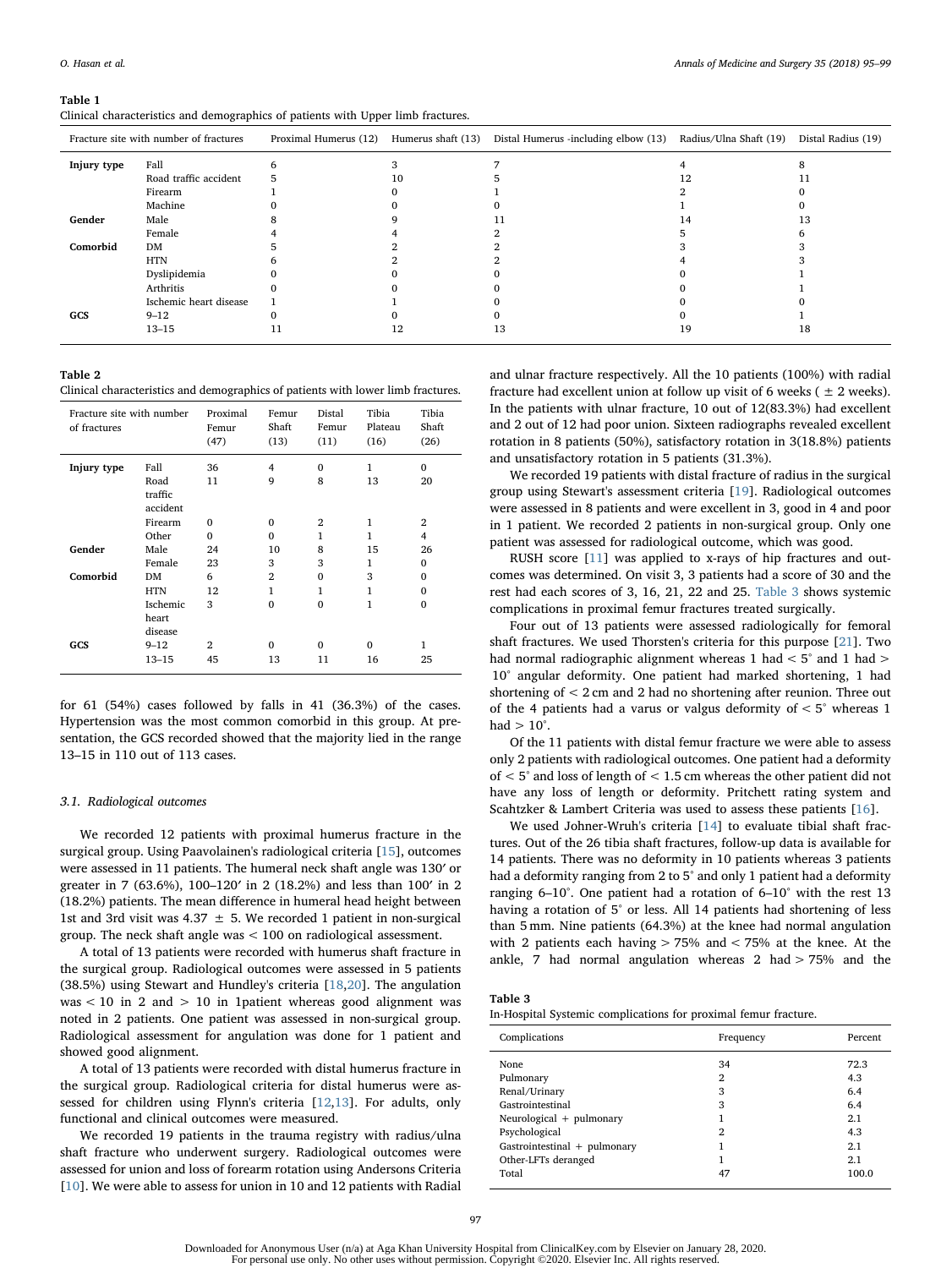remaining 5 had  $<$  75%. Similarly at the subtalar joint, 9 (64.3%) had  $>$  75% whereas 1 had  $>$  50% and 1 had  $<$  50%.

We were able to assess 7 patients out of the original 16 that presented with tibial plateau fractures using Rasmussen's scoring system [[17\]](#page-6-20). Regarding depression, 4 had none while 2 had < 6 mm and 1 had > 10 mm. Six (85.7%) patients had no condylar widening with 1 patient having more than 10 mm. Similarly, 6 patients had no valgus or varus angulation with only 1 presenting with > 20°.

#### 4. Discussion

In low middle income countries, injuries account for five million deaths each year which is roughly equal to the combined number of deaths from HIV/AIDS, malaria and tuberculosis. Road traffic accidents constitute a major proportion of these injuries and cost more than US\$ 500 billion annually. This is the reason why they have drawn a significant attention among all accidental injuries [[22\]](#page-6-21). The recent advances in medical care have led to a higher survival rate of severely injured patients; however, this has left more individuals with long term disabilities [[2](#page-6-1)].

A study conducted in seven largest tertiary-care hospitals in Pakistan revealed that each facility caters to 80–100 patients each day, which is a huge burden on Pakistan's underdeveloped health care system. The study reported that 68,390 patients presented with injuries from November 2010 to March 2011. The mechanism of injury was known in 19,102 patients of which 51.1% were road traffic injuries (RTIs) and 17.5% were falls [[23\]](#page-6-22). Lack of road safety is a major contributing factor for the road traffic accidents and the literature reveals that the per capita yearly expenditure on road safety is just US\$ 0.07 in Pakistan [\[24](#page-6-23)]. According to estimate by WHO the road traffic fatalities in 2013 were 25,781, with a 95% confidence interval of 20,979 to 30,582 [[25\]](#page-6-24). Contrary to these reports, our numbers are low because this is a private university hospital with welfare support for non-affording patients. In this report we provide a short follow-up of our initial patients with upper and lower limb injuries.

Review of literature revealed a few studies done to assess the radiological outcome of upper limb fracture in trauma registries. Paavolainen reported the use of humerus shaft angle to determine the radiological outcomes. The humeral head-shaft angle was evaluated by radiographs the day after surgery, as well as after 12 and 24 months. The mean head-shaft angulation was 137.6° the day after surgery compared with  $137.5^{\circ}$  (p > 0.05) measured 12 months later, and 137.2° measured 24 months later ( $p > 0.05$ ) [\[15](#page-6-10),[23](#page-6-22)]. Another retrospective study assessed the radiological outcomes of 87 patients with unstable displaced proximal humeral fractures treated with closed reduction and percutaneous pinning (CRPP) fixation. The fractures in all the patients were healed at an average time of 15.4 weeks (ranging from 12 to 43 weeks) [[24](#page-6-23)]]. Rhodes and Aronson assessed radiological outcomes in patients with displaced distal radius fractures managed with 2.7 mm volar LCP fixation using Sarmiento's Modification of Lindstorm Criteria. Post-operative X-rays were analyzed immediately post-operatively, at six weeks and three months. The mean immediate post-operative radial shortening, decrease in radial deviation and loss of palmar tilt were 4.08 ± 2.23, 5.91 ± 4.01and 4.11 ± 3.29 respectively [\[26](#page-6-25)]. The corresponding values at last follow-up were 4.71  $\pm$  2.31, 7.9  $\pm$  5.13 and 4.91  $\pm$  3.32 respectively. No statistically significant difference ( $p = 0.930$ ) in radial shortening, decrease in palmar angulation and loss of radial deviation was seen till the final follow-up [\[27](#page-6-26)]. Another study done to assess the healing time radiologically revealed that the fractured wrists were evaluated using radiographs with two views (PA and lateral). We observed bone consolidation after a period ranging from 27 to 67 days, with a mean of 41 days [[28\]](#page-6-27).

Among adults below the age of 65, fractures to the lower extremity are responsible for over 200,000 hospital admissions each year [\[29](#page-6-28)]. Around 86% of patients admitted to a level 1 trauma center with

multiple trauma have been reported to have fractures [\[30](#page-6-29)]. Although lower extremity fractures are rarely fatal, they often result in impairments (both temporary as well as permanent) that can affect the patient's general well-being and ability to function in a workplace [\[31](#page-6-30)]. Approximately half of the patients with a lower extremity fracture were reported to have partial disability 12 months after their injury [\[32](#page-6-31)]. In addition, 25% of patients with a lower limb fracture were unable to resume work after 1 year and one-fifth had not begun work 30 month after their injury [\[31](#page-6-30)].

Hip fractures are one of the most frequent scenarios seen in orthopedics service. Causes attributable include osteoporosis, falls, low body mass index, poly-pharmacy and cognitive impairment [[33](#page-6-32)]. According to some estimates, they are expected to increase up to 21 million per year in 2050. Hip fracture prognosis is very poor with a one year mortality rate of up to 30% [\[34](#page-6-33)].

Due to large burden of trauma in Pakistan, we established an Upper and Lower Limb trauma care registry at our tertiary care academic university hospital in 2015 to assess the pattern of injuries. This study describes the radiological outcomes of the patients with upper and lower limb fractures at the 3rd follow up visit planned 3 months post operatively. The goal of the trauma registry is to follow the trauma patients over time. We also plan to assess the clinico-functional outcomes along with the radiological outcomes in the future. These results are of the initial fracture patients in the registry. Going forwards, we will also use this trauma registry to assess the current treatment practice along with the capacity and quality of trauma care at our hospitals to be analyzed and improved upon. Such patient outcome data will help us in reducing the morbidity and mortality through effective training of care providers and by improving performance of our hospital trauma care system.

#### 5. Conclusion

Setting up a trauma registry helps identify the pattern of injuries presenting to the hospital. This data assists in priority setting, care management and planning. Orthopedic Section at our Hospital is substantially focused on trauma care as one of its major specialty areas. For trauma, the hospital infrastructure and processes contribute to the final outcome, in accordance with the actual clinical/surgical care provided to the patients. With this project, we intend to establish objective and reliable assessment of documented outcomes. This continuous audit of outcomes significantly enhances our quality improvement efforts.

#### 5.1. Strengths

This ongoing prospective study and registry, to the best knowledge of the authors, is the first to be reported in the entire country. Data collation and analysis done by experienced group in the field supervised by attendings.

#### 5.2. Limitations

The sample size of our study was relatively small to derive strong associations. We only reported the radiological outcomes at early follow-up since it is too soon to anticipate significant clinically relevant outcomes at this stage. Further research, including long term follow up with clinical and radiological outcomes for operated and conservatively treated fractures will help establish guidelines for resource scarce settings.

Provenance and peer review. Not commissioned, peer reviewed.

#### Ethical approval

Ethical Approval was obtained before start of study and it was given by out university Ethical Review Committee ERC of Aga Khan